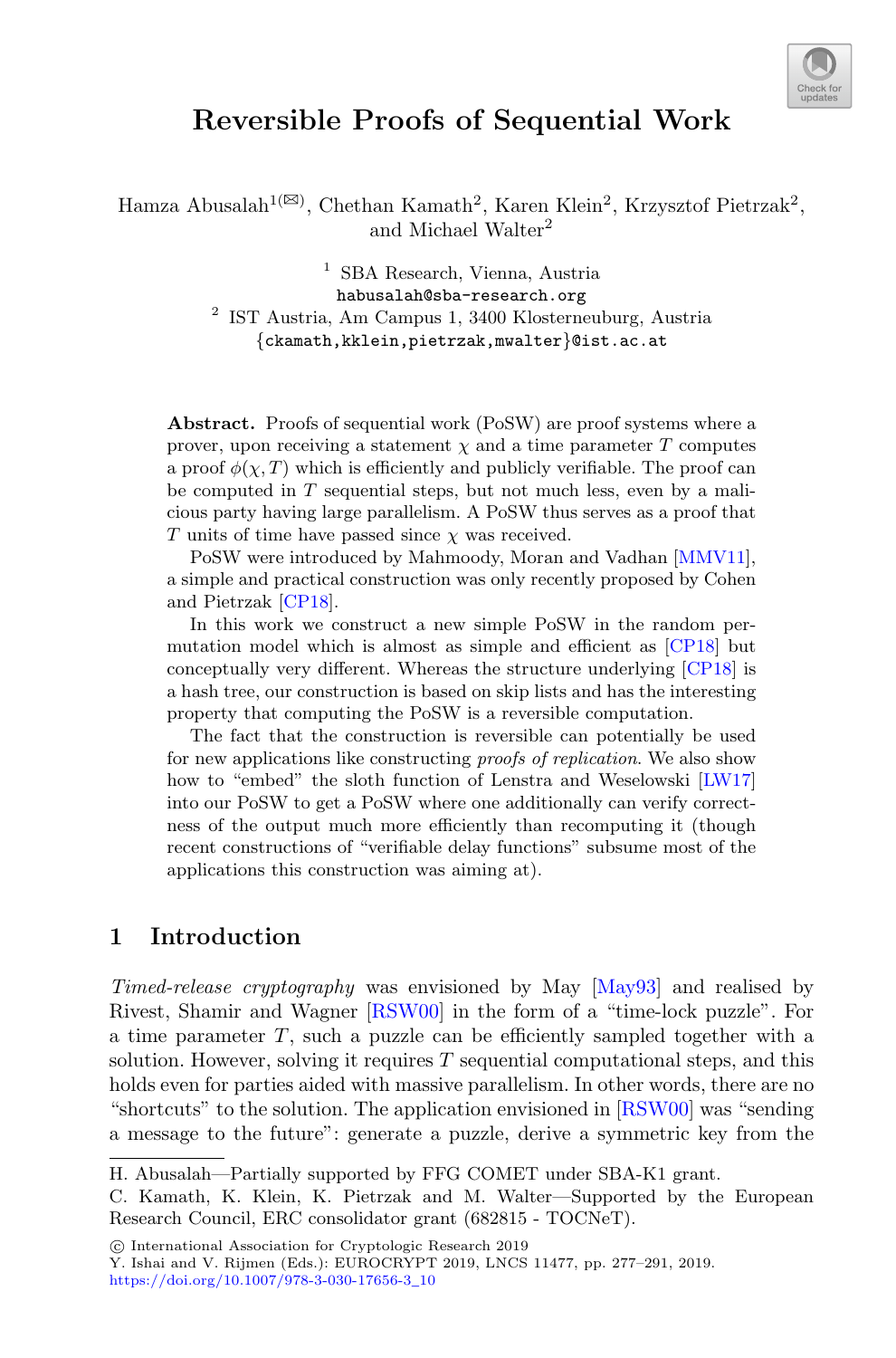solution, encrypt your message using that key, then release the ciphertext and the puzzle. Now everyone can decrypt by solving the puzzle which requires  $T$ sequential steps.

The construction put forward in [\[RSW00](#page-14-0)] is in the RSA setting: the puzzle is a tuple  $(N, x, T)$ , where  $N = p \cdot q$  is an RSA modulus and  $x \in Z_N^*$  a group element, and the solution to the puzzle is  $x^{2^T}$  mod N. Although the solution can be computed efficiently *if* the factorisation of N is known, it is conjectured to require  $T$  sequential squarings given only  $N$ .

The assumption that underlies the soundness of the [\[RSW00\]](#page-14-0) time-lock puzzle is rather non-standard (which is basically that the puzzle is sound, i.e., there's no shortcut in computing the solution) and it's an open problem to come up with constructions under more standard assumptions. In a negative result, Mahmoody, Moran and Vadhan [\[MMV11](#page-13-0)] show that there's no black-box construction of a time-lock puzzle in the random oracle model. In subsequent work the same authors [\[MMV13\]](#page-13-4) propose and construct proofs of sequential work (PoSW). This is a proof system wherein a prover  $P$  can convince a verifier  $V$  that it spent T sequential time steps upon receiving some challenge  $\chi$ . Even though PoSW seem related to time-lock puzzles, they are not directly comparable. In particular, a PoSW does not require that one can sample the solution together with an instance. On the other hand, a PoSW must be publicly verifiable and sampling a challenge must be public-coin<sup>[2](#page-1-1)</sup> so it can be made non-interactive by the Fiat-Shamir heuristic. [\[MMV13](#page-13-4)] construct a PoSW in the random oracle model (or under a standard model assumption on hash functions called "sequentiality").

As possible applications for PoSW [\[MMV13](#page-13-4)] suggest universally verifiable CPU benchmarks and non-interactive time-stamping. The construction given in [\[MMV13\]](#page-13-4) is not practical as a prover needs not only T sequential time steps but also linear in T space to compute a proof. Cohen and Pietrzak [\[CP18](#page-13-1)] resolved this issue by constructing a PoSW where the prover requires just  $log(T)$  space.

More recently there has been renewed interest in time-delayed cryptography as it found applications in decentralized systems, including public randomness beacons (cf. discussion in [\[BBBF18](#page-13-5)]), blockchain designs like [chia.net](https://www.chia.net/) or proofs of replication [\[Fis19\]](#page-13-6). For the first two applications the PoSW need to be *unique*, which means it should not be possible (or at least computationally hard) to compute more than one accepting proof for the same challenge. This notion was introduced in [\[CP18](#page-13-1)] but constructing such a PoSW was left as an open problem.

**Our Contribution.** Constructions of hash-based PoSW start with some underlying graph structure, which in [\[MMV13\]](#page-13-4) is a depth-robust graph and in [\[CP18](#page-13-1)] a binary tree with some extra edges. In this paper we construct a new PoSW which

<span id="page-1-0"></span><sup>&</sup>lt;sup>1</sup> So everybody, not just the party who generated the challenge, can efficiently verify correctness. Note that in the RSW time-lock puzzle only the party who generated the challenge (which is called a puzzle in this context) and thus knows the factorization can verify the proof efficiently. <sup>2</sup> This basically means that the challenge is just a uniformly random string. Note that

<span id="page-1-1"></span>the RSW time-lock puzzle is not public-coin as the coins used to sample the RSA modulus N must remain secret.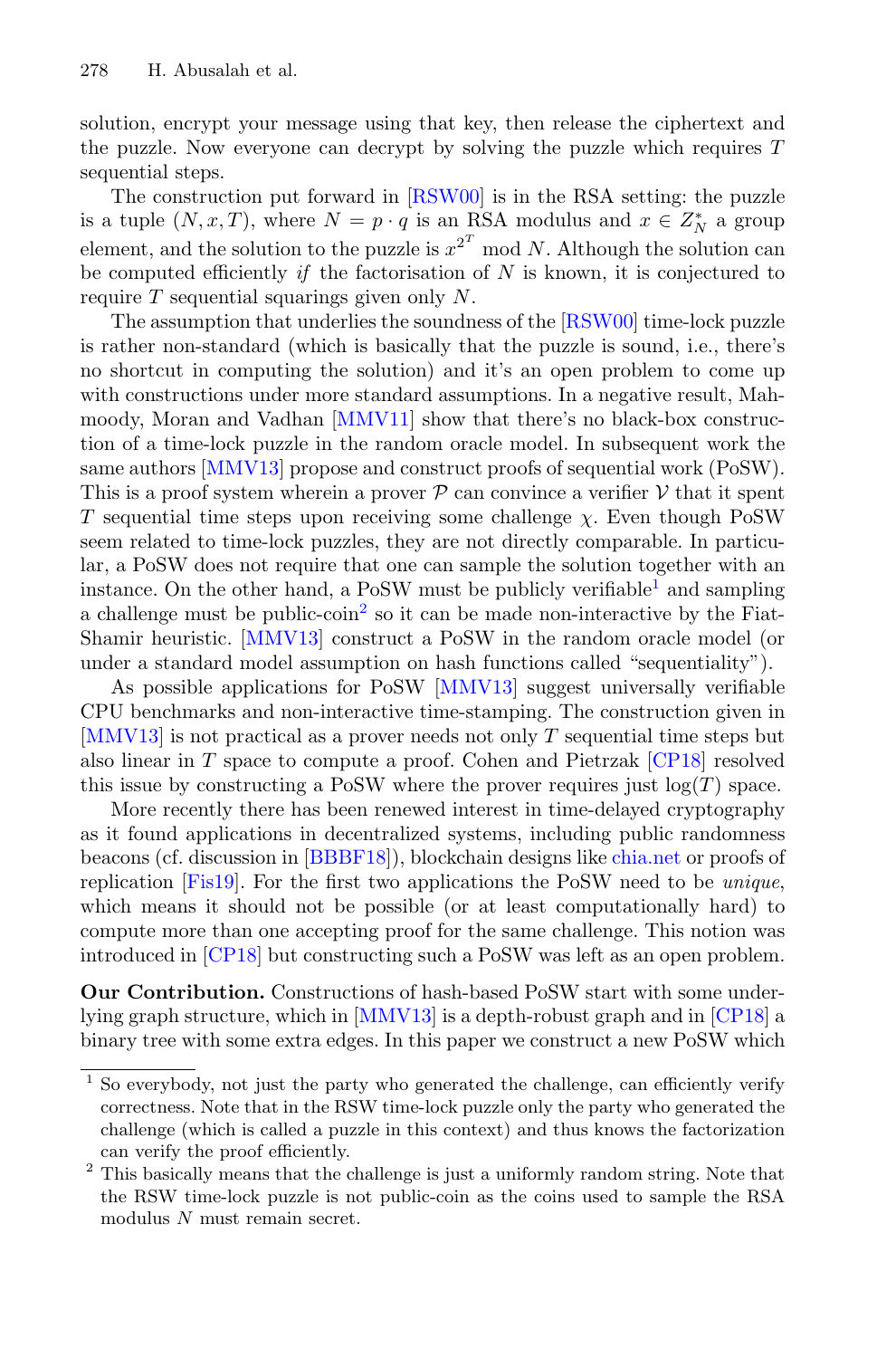is as simple and almost as efficient as [\[CP18\]](#page-13-1) with the underlying graph being a skip list. Our construction can be instantiated with permutations – instead of hash functions – and is "reversible".

Until recently the sloth hash function [\[LW17](#page-13-2)] was the closest we had to a *unique* PoSW. It's not a PoSW because the computation required for verification is linear in the time parameter  $T$  (albeit around a 1000 times faster). The fact that our PoSW is reversible allows us to "embed" sloth into our PoSW, this way we get a PoSW where verification (of the claim that  $T$  sequential time steps were spent) is very efficient (logarithmic in  $T$ ), while verifying correctness can be done as efficiently as in sloth (in time  $O(T)$  with a very small hidden constant). We outline this construction in more detail in Sect. [1.1](#page-2-0) below.

For applications of unique PoSW our construction is by now mostly subsumed by very recent constructions of verifiable delay functions [\[BBBF18](#page-13-5)] (VDF). A VDF is defined almost like a PoSW, but the (non-interactive) proof does not only certify that T sequential time has been used to compute some value, but the stronger property that this value is actually the correct value. A VDF is thus basically a unique PoSW (the only reason it's not exactly a unique PoSW is that the proof itself could be malleable, but this doesn't matter for any of the applications). The notion of a VDF has been introduced by Boneh et al. in [\[BBBF18](#page-13-5)] who also construct a VDF using rather heavy machinery like incrementally verifiable computation. Subsequently two extremely simple and efficient VDFs have been proposed [\[Wes19,](#page-14-1)[Pie19b](#page-14-2)], both papers basically show how to make the RSW time-lock puzzle [\[RSW00](#page-14-0)] publicly verifiable, that is, they give proof systems for showing that a given tuple  $(x, y, T)$  satisfies  $x^{2^T} = y$  in a group of unknown order (e.g.  $Z_N^*$  as used in [\[RSW00](#page-14-0)]). These constructions are clearly favourable to ours as correctness (which here means that the output is correctly computed) can be verified much more efficiently, though as they are not postquantum secure, ours is arguably still the best option in a post-quantum setting for some applications. This hopefully will change in the near future as research on post-quantum VDFs is ongoing [\[FMPS19](#page-13-7)].

The fact that our PoSW is reversible seems also useful in the context of proofs of replication [\[Fis19](#page-13-6)[,Fis18](#page-13-8)[,Pie19a](#page-13-9)] for similar reasons that "decodable" VDFs are useful in this context as discussed in [\[BBBF18](#page-13-5)], we are currently working towards constructing simple proofs of replication based on the skip list based PoSW presented in this paper.

#### <span id="page-2-0"></span>**1.1 Hash Chains and the Sloth Function**

A simple construction which is not quite a PoSW is a hash chain, where on input  $x = x_0$  one outputs as proof  $x_T$  which is recursively computed as  $x_i = hash(x_{i-1})$ . If hash is a bijection and can be efficiently evaluated in both directions (i.e., a permutation), then from a given state  $x_i$ , one can compute the previous state <sup>x</sup><sup>i</sup>−<sup>1</sup>, we call such a construction *reversible*.

Verifying that  $x_T$  has been correctly computed requires T hashes (so it's no a PoSW), but at least one can parallelize verification by additionally outputting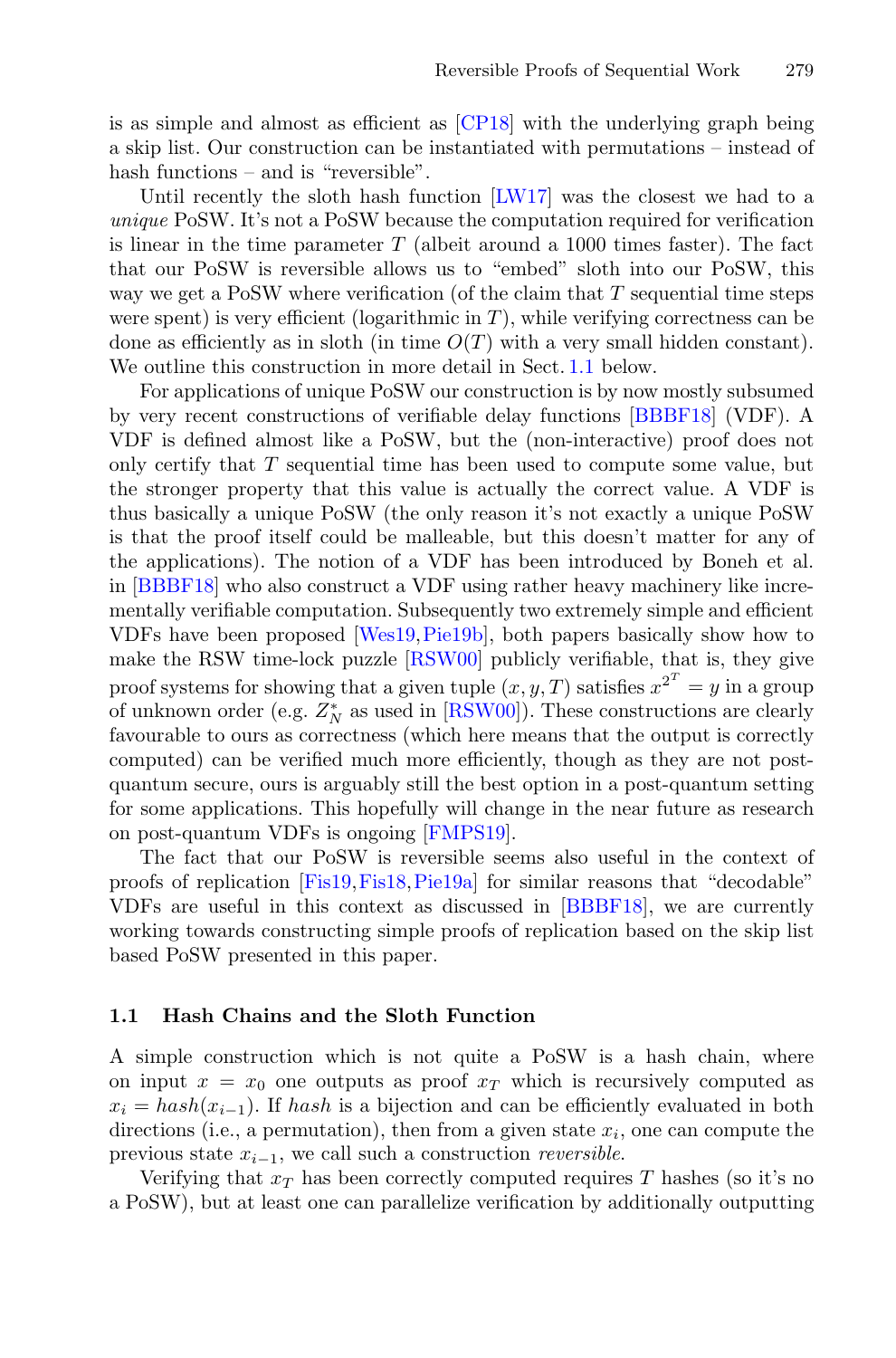some q intermediate values  $x_0, x_{T/q}, x_{2T/q}, \ldots, x_T$  (then the proof can be verified in  $T/q$  time assuming one can evaluate q instantiations of hash in parallel: for every  $i \in [q]$ , verify that  $T/q$  times hashing  $x_{(i-1)T/q}$  gives  $x_{iT/q}$ ).

Lenstra and Wesolowski [\[LW17\]](#page-13-2) suggest a construction called "sloth", which basically is a hash chain but with the additional property that it can be verified with a few hundred times less computation than what is required to compute it. The construction is based on the assumption that computing square roots in a field  $\mathbb{F}p$  of size p is around  $\log(p)$  times slower than the inverse operation, which is just squaring. A typical value would be  $log(p) \approx 1000$ , going much higher is problematic as then fast multiplication methods (e.g., Karatsuba, Schönhage-Strassen) can be applied.

Their idea is to simply use a hash chain where the hash function is some permutation  $\pi : \mathbb{F}p \to \mathbb{F}p$ , where  $\mathbb{F}p$  is a finite field of size p, followed by taking a square root: that is  $x_i = \sqrt{\pi(x_{i-1})}$ . Verification goes as for a standard hash chain, but one computes backwards, checking  $x_{i-1} = \pi^{-1}(x_i^2)$ , which – assuming computing  $\pi, \pi^{-1}$  is cheap compared to squaring, and squaring is log(p) times faster than taking square roots – gives the claimed speedup of  $\approx \log(p)$  compared to a simple hash chain.

In Sect. [4](#page-10-0) we show how sloth can be embedded into our skip list based PoSW to get a construction such that it remains a good PoSW, while correctness of the output can be verified as efficiently as in sloth, the constructions discussed are summarized in the table below.

# <span id="page-3-0"></span>**2 Construction**

### **2.1 Notation**

Throughout we denote the time parameter of our construction by  $N = 2^n$  with  $n \in \mathbb{N}$  and assume it's a power of 2. We reserve  $w, t \in \mathbb{N}$  to denote two statistical security parameters, w is the block size (say  $w = 256$ ) and t denotes the number of challenges: a cheating prover who only makes  $N(1-\epsilon)$  sequential steps (instead N) will pass verification with probability  $(1 - \epsilon)^t$ . For integers m, m' we denote with  $[m, m'] = (m, m + 1, \ldots, m']$ ,  $[m], [m]_0$  are short for  $[1, m]$  and  $[0, m]$ .

We define  $0 = n + 1$  and for  $i \geq 1$  we denote with i the number of trailing zeros in the binary representation of  $i$ , plus 1

 $\tilde{0}, \tilde{1}, \tilde{2}, \tilde{3}, \tilde{4}, \tilde{5}, \tilde{6}, \tilde{7}, \tilde{8}, \tilde{9}, \ldots = n + 1, 1, 2, 1, 3, 1, 2, 1, 4, 1, \ldots$ 

For  $\sigma \in \{0,1\}^{w \cdot i}$  we denote with  $\sigma^{(j)}$  the jth w-bit block of  $\sigma$ , so that  $\sigma =$  $\sigma^{(1)}\|\ldots\|\sigma^{(i)}\ldots\sigma^{(i...j)}$  is short for  $\sigma^{(i)}\|\ldots\|\sigma^{(j)}\ldots\sigma^{(j)}\}$ .

For a permutation  $\pi$  over  $\ell$  bit strings, we denote with  $\pi$  the function over bit stings of length  $\geq \ell$  which simply applies  $\pi$  to the  $\ell$  bit prefix of the input, and leaves the rest untouched.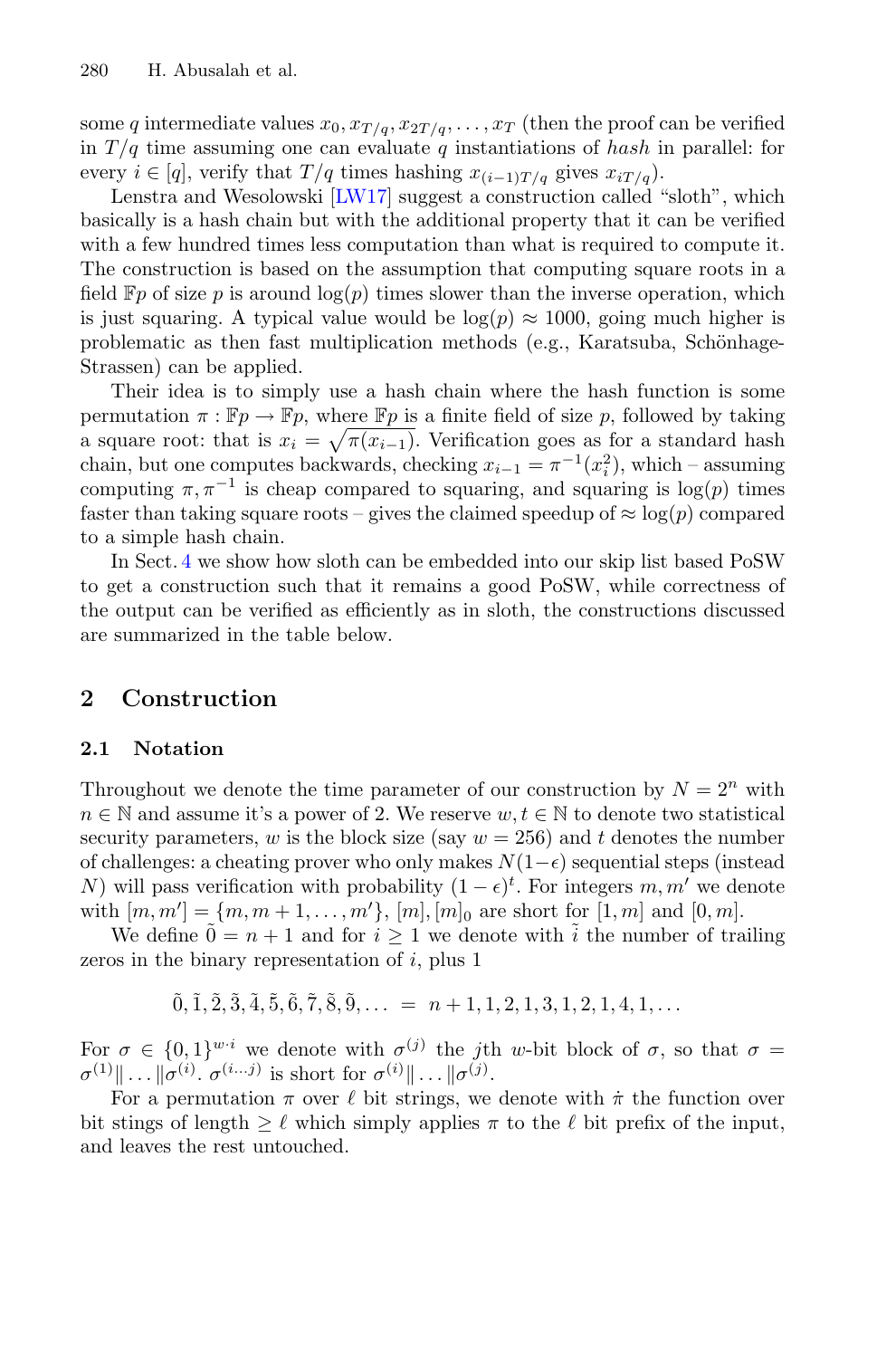| construction (using) | # of steps <sup>d</sup>                | $\#$ of steps <sup>d</sup> to | assumption                            | step                     | post                   | reversible    |
|----------------------|----------------------------------------|-------------------------------|---------------------------------------|--------------------------|------------------------|---------------|
| time parameter $T$   | to verify                              | verify if output              |                                       |                          | quantum                |               |
| and statistical      | sequential                             | is correct                    |                                       |                          |                        |               |
| security parameter   | computation                            | (uniqueness)                  |                                       |                          |                        |               |
| $ \lambda)$          | $O(\cdot)$ of                          | $O(\cdot)$ of                 |                                       |                          |                        |               |
| hash chain           | T                                      | T                             | random oracle <sup>a</sup>            | RO call                  | yes                    | $yes^{\rm b}$ |
| sloth [LW17]         | $T/\log(p)$                            | $T/\log(p)$                   | $log(p)$ gap computing                | $x \rightarrow \sqrt{x}$ | yes                    | yes           |
|                      |                                        |                               | $\sqrt{x}$ vs $x^2$ and               | $\&$ RP call             |                        |               |
|                      |                                        |                               | random permutation <sup>a,c</sup>     |                          |                        |               |
| PoSW [CP18]          | $\lambda \cdot \log(T)$                | T                             | random oracle <sup>a</sup>            | RO call                  | yes                    | no            |
| PoSW Sect. 2         | $\lambda \cdot \log^2(T)^\text{f}$     | T                             | random permutation <sup>a,c</sup>     | $RP$ call                | yes                    | yes           |
| Combined Sect. 4     | $\lambda \cdot \log^2(T)$ <sup>f</sup> | $T/\log(p)$                   | like sloth                            | $x \rightarrow \sqrt{x}$ | yes                    | yes           |
|                      |                                        |                               |                                       | $&$ RP call              |                        |               |
| [Pie19b] VDF         | $\lambda \cdot \log(T)$                | $\lambda \cdot \log(T)$       | $(x,T) \rightarrow x^{2^T}$ requires  | $x \rightarrow x^2$      | $\mathbf{n}\mathbf{o}$ | no            |
|                      |                                        |                               | $T$ sequential squarings <sup>e</sup> |                          |                        |               |
| [Wes19] VDF          |                                        | λ                             | as above plus                         | $x \rightarrow x^2$      | no                     | no            |
|                      |                                        |                               | "root assumption"                     |                          |                        |               |

<sup>a</sup>Or a standard model assumption called "sequential hash function".

<sup>b</sup>If the function used is an efficiently invertible permutation.

<sup>c</sup>The random permutation model is equivalent to the random oracle model.

<sup>d</sup>What a step is depends on the construction, but evaluating the function is always assumed to require  $T$  sequential steps.

This assumption can only hold in groups of unknown order.

<sup>f</sup>Strictly speaking, the number of oracle calls required to verify is just  $\lambda \cdot \log T$  (as in  $[CP18]$  $[CP18]$ ), but in our constructions the input consists of up to  $\log T + 1$  blocks (unlike [\[CP18](#page-13-1)], where it is 2 blocks) and therefore to make a fairer comparison, we count the cost of an oracle call on an input of length k blocks as k calls.



<span id="page-4-0"></span>**Fig. 1.** Illustration of the computation of  $\sigma_{\Pi} = (\sigma_0, \ldots, \sigma_N)$  with  $n = 3, N = 2^n = 8$ . The blocks represent the permutations, whereas the dashed vertical lines represent the states. Note that the structure of the graph is the same as a skip list with four layers, where a pointer in layer  $i, i \in \{0, 1, 2, 3\}$ , points to the  $2^i$ -th element to its right on the list.

### **2.2** The Sequence  $\sigma$ *π*

At the core of our construction is a mapping based on the skip list data structure (see Fig. [1\)](#page-4-0). It is built from a set of permutations  $\Pi = {\pi_i}_{i \in [N]_0}$ , where each  $\pi_i$  is over  $\{0,1\}^{w\cdot\tilde{i}}$ , and defines a sequence of states  $\sigma_{\Pi} = \sigma_0,\ldots,\sigma_N, \sigma_i \in$  $\{0,1\}^{(n+1)\cdot w}$ , recursively as

$$
\sigma_0 = \dot{\pi}_0(0^{w \cdot (n+1)}) \text{ and for } i > 0 \; : \; \sigma_i = \dot{\pi}_i(\sigma_{i-1}) \left(= \pi_i(\sigma_{i-1}^{(1...i)}) \|\sigma_{i-1}^{((i+1)...(n+1))}\right).
$$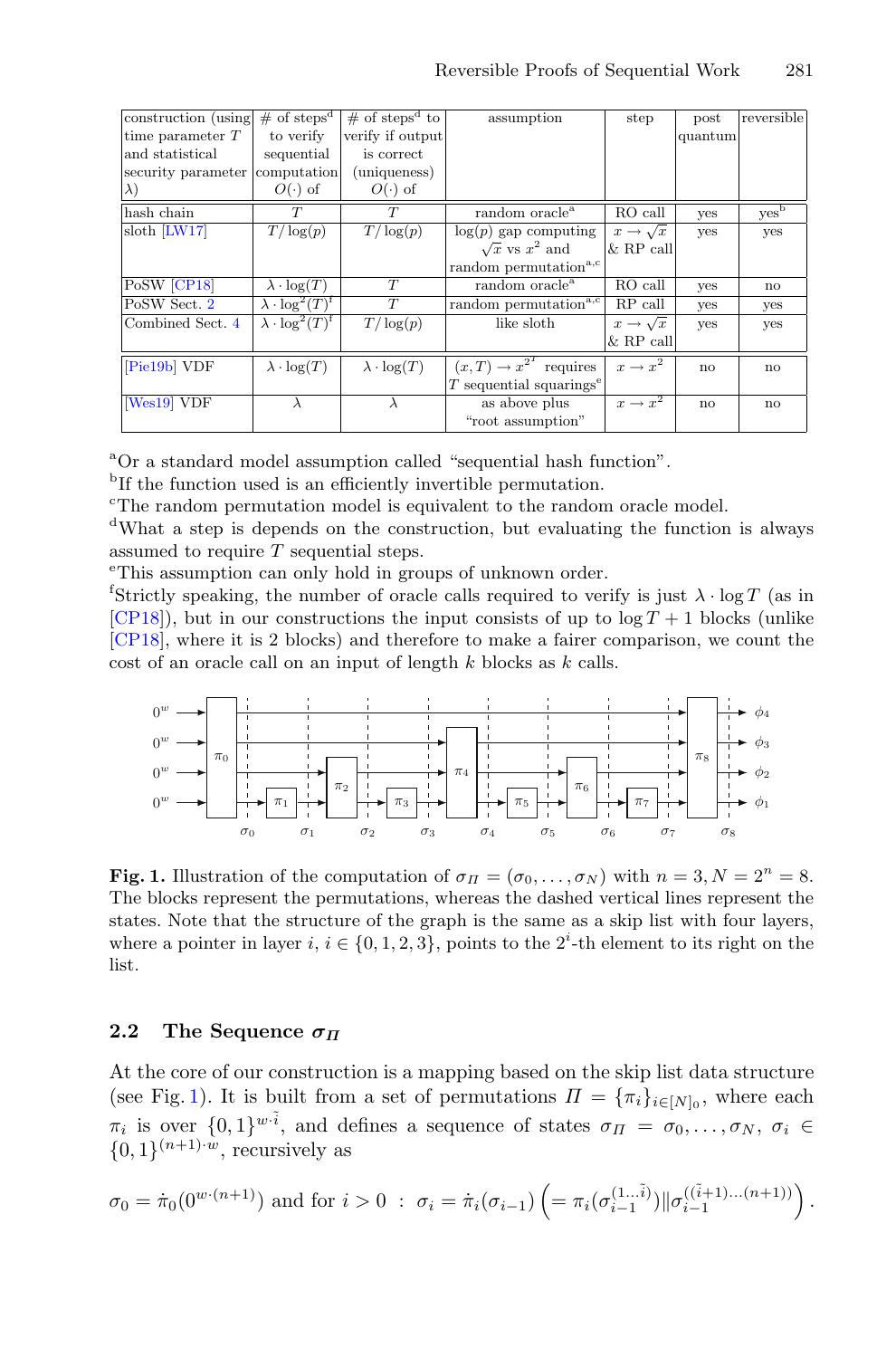#### **2.3 The DAG** *GN*

It will be convenient to consider the directed acyclic graph (DAG)

$$
G_N = (V, E), V = [N]_0, E = \{(i, j) \in V^2 : \exists k \ge 0 : j - i = 2^k, 2^k | i\}
$$



<span id="page-5-0"></span>**Fig. 2.** The graph  $G_8$  that corresponds to the computation of  $\sigma_{\Pi}$  with  $n = 3$ .

that is derived from the computation of  $\sigma_{II}$  as follows: identify the permutation  $\pi_i$  with the node i and add a directed edge  $(i, j)$  if in the computation of  $\sigma_{\Pi}$ part of the output of  $\pi_i$  is piped through directly to  $\pi_j$  (see Fig. [2\)](#page-5-0).

For  $i \in [N-1]$  we denote with path $(i) \subseteq V$  the subgraph of V induced by the nodes on the shortest path in  $G_N$  which starts at 0, ends at N and passes through node  $i$ . For example, in Fig. [1,](#page-4-0)

 $path(5) = ({0, 4, 5, 6, 8}, {(0, 4), (0, 8), (4, 5), (4, 6), (4, 8), (5, 6), (6, 8)}).$ 

It's not hard to check that the number of vertices in  $\text{path}(i)$  is  $n + 3 - \tilde{i}$ , and in particular is never more than  $n + 2$ .

#### **2.4 Consistent States/Paths**

By construction, the  $\sigma_i \in \sigma_{\Pi}$  satisfy  $\sigma_i = \dot{\pi}_{i+1}^{-1}(\sigma_{i+1})$ , and more generally, for every edge  $(i, j) \in E$  and  $d = \min(\tilde{i}, \tilde{j})$ 

$$
\sigma_i^{(d...n+1)} = (\dot{\pi}_j^{-1}(\sigma_j))^{(d...n+1)}.
$$

<span id="page-5-1"></span>We say two strings are consistent for  $(i, j)$  if they satisfy this condition.

**Definition 1 (Consistent States/Path).**  $\alpha_i, \alpha_j \in \{0, 1\}^{(n+1)\cdot w}$  are consis*tent for edge*  $(i, j) \in E$  *if with*  $d = \min(i, j)$ 

$$
\alpha_i^{(d...n+1)} = (\dot{\pi}_j^{-1}(\alpha_j))^{(d...n+1)}.
$$

We say  $\alpha'_i \in \{0,1\}^{\tilde{i}\cdot w}, \alpha'_j \in \{0,1\}^{\tilde{j}\cdot w}$  are consistent if they can be "padded" to *consistent*  $\alpha_i, \alpha_j$  *as above, which is the case if* 

$$
{\alpha'}_i^{(d)} = \pi^{-1} ({\alpha}'_j)^{(d)}.
$$

*We say*  $\{\alpha_i\}_{i \in \text{path}(k)}$  *are consistent with* path(k) *if*  $\alpha_i, \alpha_j$  *are consistent for every*  $edge (i, j) \in \mathsf{path}(k)$ .

Note that if  $\alpha_j$  is computed from  $\alpha_i$  by applying  $\dot{\pi}_{i+1},\ldots,\dot{\pi}_j$  to  $\alpha_i$ , then those  $\alpha_i, \alpha_j$  will be consistent with  $(i, j)$ , but the converse is not true (except if  $j =$  $i + 1$ ).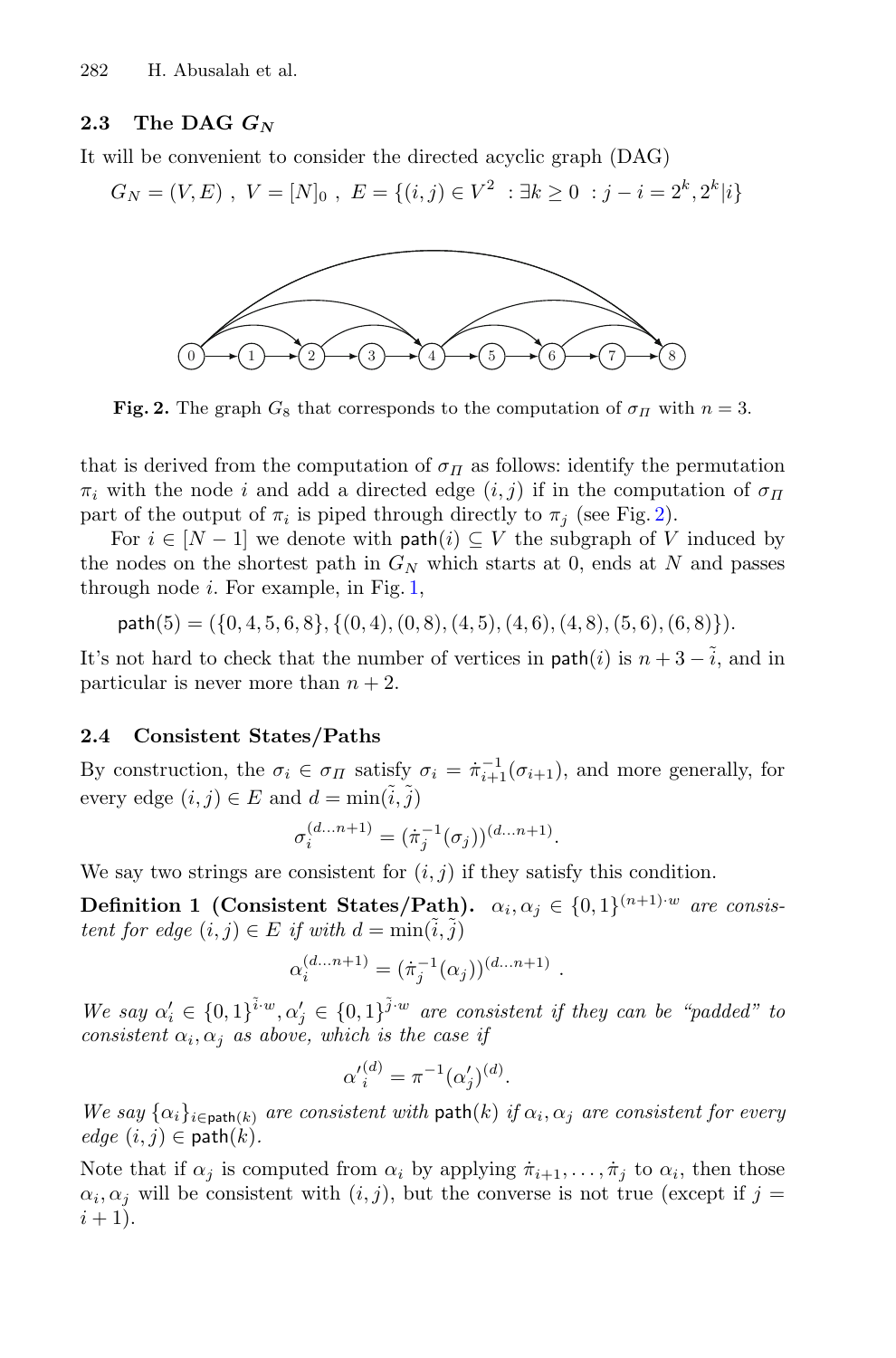#### <span id="page-6-4"></span>**2.5 PoSW Construction**

The protocol between  $P, V$  on common input  $T = N = 2<sup>n</sup>, w, t$  goes as follows

- 1. V samples  $\chi \leftarrow \{0,1\}^{w \cdot n}$  and sends it to P. This  $\chi$  defines a fresh set of random permutations  $\Pi$  (cf. Remark [1](#page-6-0) below).
- 2. P computes  $\sigma_0, \ldots, \sigma_N$  and sends  $\phi = \sigma_N$  to V.
- 3. V samples t challenges  $\gamma = (\gamma_1, \ldots, \gamma_t) \leftarrow [N-1]^t$  and sends them to  $\mathcal{P}$ .
- 4. P sends  $\{\sigma_i\}_{i \in \text{path}(j), j \in \gamma}$  to V (cf. Remark [2](#page-6-1) below).
- 5. V verifies for every  $j \in \gamma$  that  $\{\sigma_i\}_{i \in \text{path}(j)}$  is consistent as in Definition [1.](#page-5-1) If any check fails output reject, output accept otherwise.

<span id="page-6-0"></span>*Remark 1 (Seeding Random Oracles/Permutations).* Ideal permutations can be constructed from random oracles [\[CPS08](#page-13-10)[,HKT11](#page-13-11)[,DSKT16](#page-13-12)] (formally, the ideal permutation model is indifferentiable from the random oracle model), so we can realize  $\Pi$  in the standard random oracle model.<sup>[3](#page-6-2)</sup> Consider a fixed random oracle  $\mathcal{H}(\cdot)$  about which a potential adversary has some auxiliary input (i.e., it has queried it on many inputs before, and stored some information aux). If one samples a random seed  $\chi$  and uses it as a prefix to define the function  $\mathcal{H}_{\gamma}(x) = \mathcal{H}(\gamma \| x)$ , this  $\mathcal{H}_{\gamma}$  – from the adversaries' perspective – is a fresh random oracle as long as this seed is just a bit longer that  $log(|aux|)$  [\[DGK17\]](#page-13-13). Thus, we can also sample a fresh  $\Pi$  by just sending a seed  $\chi$ .

<span id="page-6-1"></span>*Remark 2 (P's Space Requirement)*. To avoid any extra computation in step 4., P would need to store the entire  $\sigma_{\Pi} = {\{\sigma_i\}}_{i \in [N]_0}$ . By using a bit of extra computation, one can reduce the space requirement (we remark that a similar trade off comes up in [\[CP18\]](#page-13-1)). Concretely, for some  $K = 2<sup>k</sup>$ , we let P only store  $\sigma_i$  where  $2^k|i$ , thus storing only  $N/K$  states. From this, every state  $\sigma_i$  can be computed making at most  $K/2$  invocations to  $\Pi$  (and  $K/2$  not K as we can also compute backwards).

### **3 Security Proof**

<span id="page-6-3"></span>**Theorem 1.** *Consider a malicious prover*  $\tilde{\mathcal{P}}$  *which* 

- *1. makes at most* <sup>N</sup> <sup>−</sup> <sup>Δ</sup> sequential *queries to permutations in* <sup>Π</sup> *before sending*  $\phi = \sigma_N$  *(in step 3 of the protocol); and*
- *2. queries the permutations in* Π *on at most* q *inputs in total during execution of the protocol.*

*Then*  $\tilde{P}$  *will win (i.e., make* V *output accept) with probability at most* 

$$
\Pr\left(\tilde{\mathcal{P}}\ \text{wins}\ \right) \le \frac{2q^2(n+3)^2}{2^w} + \left(\frac{N-\Delta}{N}\right)^t. \tag{1}
$$

<span id="page-6-2"></span><sup>&</sup>lt;sup>3</sup> In practice, one could e.g. use  $\chi$  to sample  $N+1$  AES keys  $k_0, \ldots, k_N$ , and then use  $\widehat{AES}(k_i, \cdot) : \{0, 1\}^{256} \to \{0, 1\}^{256}$  – i.e., AES with a fixed public key – to construct  $\pi_i$ , where for  $\tilde{i} > 1$  one would use domain extension for random permutations to extend the domain to  $256 \cdot \tilde{i}$  bits.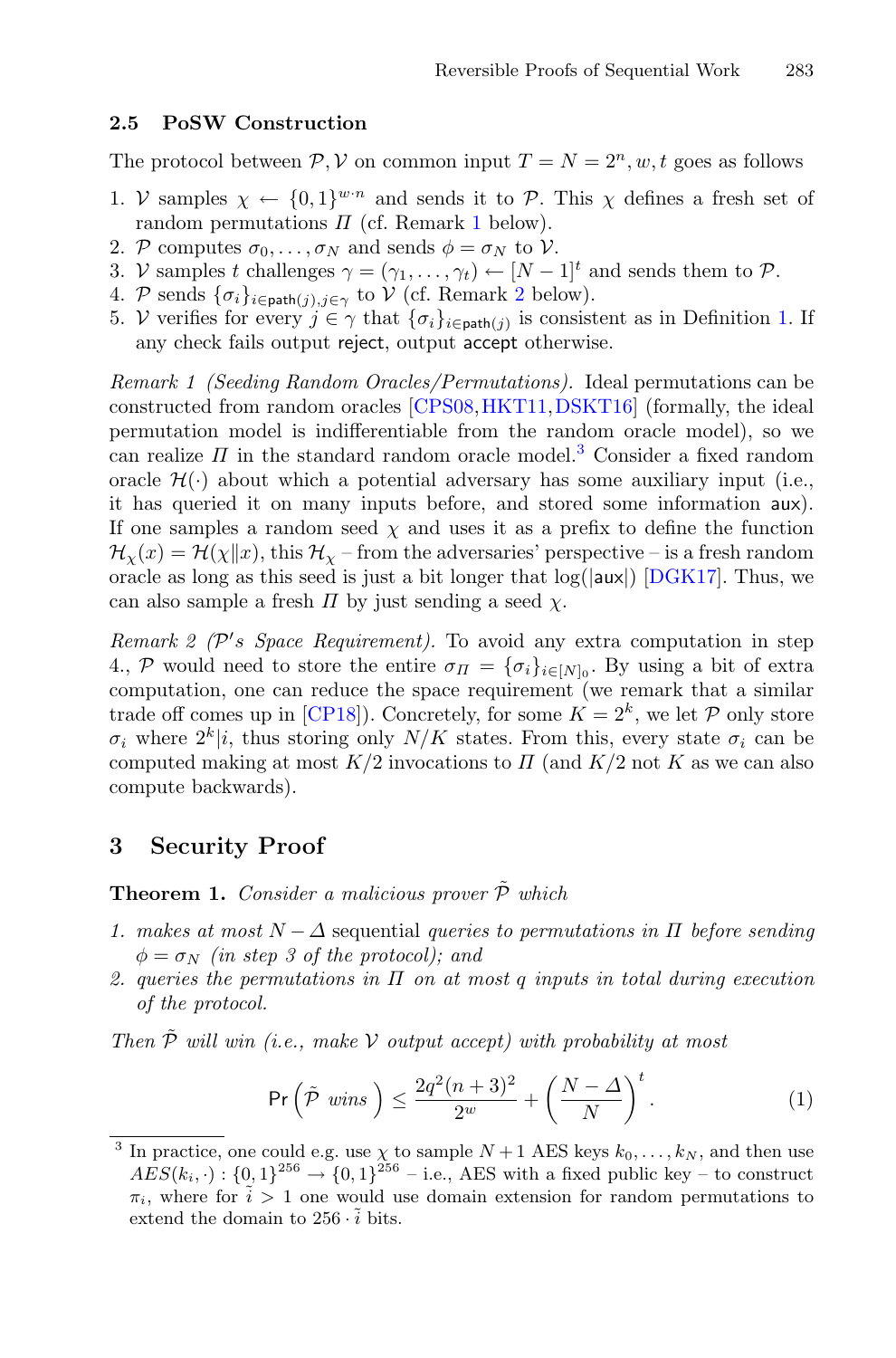The proof of Theorem [1](#page-6-3) mainly follows the intuition that sending  $\phi$  "commits" the prover to a set of challenges it can respond to. We prove this fact formally in Lemma [7.](#page-10-1) If this set is a large fraction of the possible challenges, it implies the existence of a long sequence (as defined below) that necessarily requires many sequential steps.

To aid the proof we begin with a couple of definitions. The first one is merely for notational convenience.

**Definition 2.** We use  $\sim$  to denote that two strings (composed of w-bit blocks) *contain an identical block*

$$
\alpha \sim \alpha' \iff \exists i, j : \alpha^{(i)} = {\alpha'}^{(j)}.
$$

*We then say that*  $\alpha$  *and*  $\alpha'$  collide.

The next definition characterizes the property that paths through our skiplist construction satisfy and that we rely on for the proof.

**Definition 3** (*Π*-Sequence). For a family of N permutations  $\Pi = \{\pi_i\}_i$  a  $\Pi$ sequence *of length*  $N' < N$  *is an*  $N'$ -tuple of pairs of strings  $((x_j, y_j))_j$  together with an  $N'$ -tuple of strictly increasing integers  $(i_j)_j$  *such that for all* j

$$
\pi_{i_j}(x_j) = y_j \text{ and } y_j \sim x_{j+1}.
$$

Below we show that  $\Pi$ -sequences are inherently sequential (cf. Lemma [6](#page-9-0) and Corollary [1\)](#page-9-1), but that requires a few technical lemmas, so we defer the details and proceed to the main proof. We now show how Lemma [7](#page-10-1) and Corollary [1](#page-9-1) imply Theorem [1.](#page-6-3)

*Proof (of Theorem [1](#page-6-3)).* Consider a malicious prover  $\tilde{\mathcal{P}}$  that convinces the verifier on a random challenge with probability  $\geq \frac{\tilde{N}-\Delta}{N}$ . Since the correct response to any challenge is a distinct  $\Pi$ -sequence from 0 to  $\phi$ , Lemma [7](#page-10-1) implies that  $\tilde{P}$  must be able to respond to a fraction  $\geq \frac{N-\Delta}{N}$  of the challenges. This is because the set of  $\Pi$ -sequences from 0 to  $\phi$  that  $\tilde{\mathcal{P}}$  can compute is essentially fixed after sending  $\phi$  and thus independent of the choice of challenges. This means there must exist a set of  $N - \Delta$  responses which can be pieced together to a  $\Pi$ -sequence of length  $N - \Delta$  from 0 to  $\phi$  (details below). Note that all responses can be obtained by sending all the challenges using rewinding (which does not increase the number of queries). Then the result follows from Corollary [1.](#page-9-1)

It remains to establish the fact that the responses can be merged to a long sequence. To see this, first assume that whenever two paths contain the same node, the corresponding responses have the same state at this node. If this is the case then merging the responses to  $k$  distinct challenges is easy: simply take the "union" of the responses, which will be a  $\Pi$ -sequence of length at least k.

Finally, we show that different verifying reponses must have the same state at intersecting nodes. The proof of this fact is recursive: consider the node  $N/2$ and assume for contradiction that there are two paths that both verify and each contains a state  $\sigma_{N/2}$  and  $\sigma'_{N/2}$ , respectively, with  $\sigma_{N/2} \neq \sigma'_{N/2}$ . First note that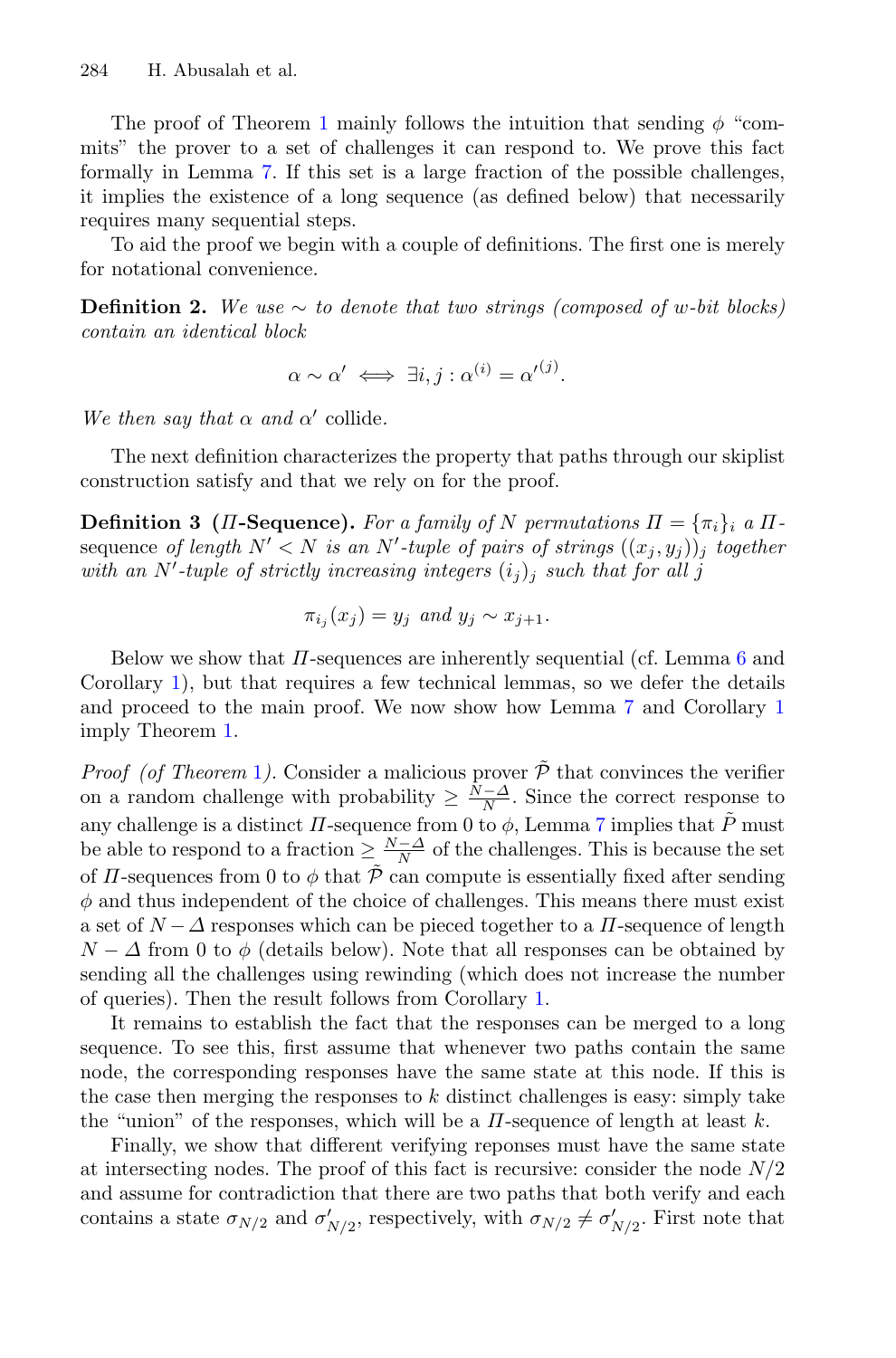the states  $\sigma_0$  and  $\sigma'_0$  must both be equal to  $\pi_0(0)$ , so they are equal to each other. Similarly,  $\sigma_N$  and  $\sigma'_N$  must both be equal to  $\phi$  in order to both verify. Furthermore, verification ensures that  $\sigma_{N/2} \sim \sigma'_{N/2}$ . Specifically, they are equal in block  $n-1$ , where they must both be equal to  $\pi_N^{-1}(\sigma_N)^{(n-1)}$ , since verification checks the edge  $(N/2, N)$  for consistency (cf. Definition [1\)](#page-5-1). Analogously, verification ensures that  $\pi_{N/2}^{-1}(\sigma_{N/2}) \sim \pi_{N/2}^{-1}(\sigma'_{N/2})$ , since this corresponds to the edge  $(0, N/2)$ . Note that the latter pair of values could be extracted from the prover by sending the appropriate challenges. By Lemma [5](#page-9-2) (proved below) this can only happen with probability  $\leq \frac{2q^2(n+3)^2}{2^w}$ . We conclude that  $\sigma_{N/2}$  is equal among all valid responses with overwhelming probability. This allows to recurse on the node  $N/4$  and  $3N/4$ , etc.

We now establish the remaining lemmas used in the main proof. Throughout the rest of this section, w.l.o.g. we only consider algorithms that do not make redundant queries. In all results in this section pertaining to random permutations the probabilities are taken over the choice of the permutations.

First, we need a version of a PRP/PRF switching lemma that allows the adversary oracle access to the permutation and its inverse. We have not seen such a version in the literature so we prove it in the appendix.

<span id="page-8-0"></span>**Lemma 1.** *Let*  $\pi$  :  $\{0,1\}^w \mapsto \{0,1\}^w$  *be a random permutation and consider an algorithm*  $A^{\pi,\pi^{-1}}$  *with oracle access to*  $\pi$  *and*  $\pi^{-1}$  *that makes exactly* q *queries in total. Assume that* A *does not repeat any queries to*  $\pi$  *nor any queries to*  $\pi^{-1}$ *, and that if it queries*  $\pi$  *at* x, *it does not query*  $\pi^{-1}$  *at*  $\pi(x)$  *and vice versa. Let*  $F_1, F_2: \{0,1\}^w \mapsto \{0,1\}^w$  *be independent random functions. Then for any event*  $E$  *over the output of* A, we have  $Pr(A^{\pi,\pi^{-1}} \in E) \le Pr(A^{F_1,F_2} \in E) + \frac{q(q-1)}{2^w}$ , *where the first probability is over the choice of*  $\pi$  *and the second over the choice of*  $F_1, F_2$ .

The Lemma shows that in the analysis we can replace the random permutation and its inverse oracle with random functions. Note that by a simple hybrid argument, Lemma [1](#page-8-0) also holds for families of permutations, where  $q$  is the sum over all queries and  $w$  is the minimal input/output length over all permutations.

We now show that Lemma [1](#page-8-0) implies a few restrictions on what an algorithm can achieve when querying random permutations. Namely, we first show that input/output pairs are hard to guess (cf., Lemma [2\)](#page-8-1), that preimages are hard to find without using the inverse oracle (cf., Lemma [3\)](#page-9-3), and that it is hard to find queries that result in collisions with earlier queries (cf., Lemma [4\)](#page-9-4).

<span id="page-8-1"></span>**Lemma 2.** Let  $\Pi = {\pi_i}_i$  be a family of random permutations. For any oracle *algorithm outputting a pair* (x, y) *and an integer* i *and making* q *queries to* Π except x *in forward or* y *in backward direction, the probability that*  $\pi_i(x) = y$  *is*  $\leq \frac{q^2}{2^w}.$ 

*Proof.* We are trying to bound the probability that the algorithm is able to guess the input/output pair of one of the permutations in  $\Pi$  (after making at most q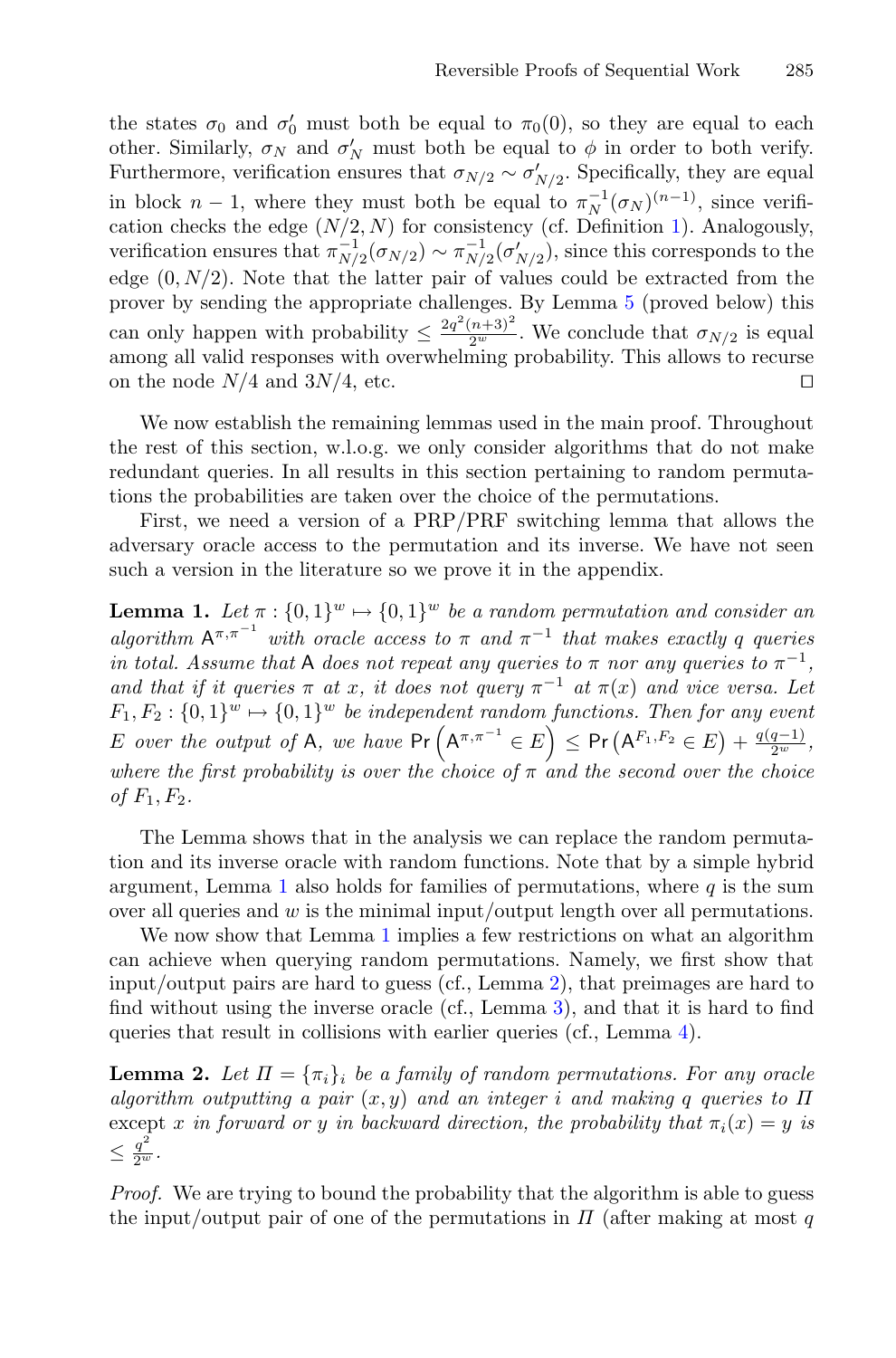queries). If the  $\pi_i$  were random functions, this probability would be  $\leq \frac{1}{2^w}$ . By Lemma [1](#page-8-0) the bound follows.

<span id="page-9-3"></span>**Lemma 3.** Let  $\Pi = {\pi_i}_i$  be a family of random permutations. For any algo*rithm taking* y as *input and making* q queries to  $\Pi$  except querying  $\pi_i^{-1}$  for y *and outputting some* x *and i*, the probability that  $\pi_i(x) = y$  is  $\leq \frac{q^2}{2^w}$ .

*Proof.* If  $\pi_i$  and  $\pi_i^{-1}$  were random function, the probability of finding such an x would be  $\frac{1}{2^w}$  $\frac{1}{2^w}$  $\frac{1}{2^w}$ . Lemma 1 completes the proof.

<span id="page-9-4"></span>**Lemma 4.** Let  $\Pi = {\pi_i}_i$  be a family of random permutations. For any algo*rithm making* q *queries to* Π *the probability of a query to* Π *either in forward or backward direction resulting in a response* <sup>z</sup> *that collides (in the sense of* <sup>∼</sup>*)* with any of the previous queries (in either input or output) is  $\leq \frac{2q^2(n+2)^2}{2^w}$ .

*Proof.* Assume we replace the permutations with random functions. The probability that the response to any query collides with a specific string is at most  $(n+1)^2/2^w$ , since there are at most  $n+1$  blocks in each string. By union bound, the probability that a query collides with any of the previous queries is thus at most  $2q(n+1)^2/2^w$ , since there are two strings in each query (input and output). Applying a final union bound to all queries shows that the probability of this event is  $2q^2(n+1)^2/2^w$  $2q^2(n+1)^2/2^w$  $2q^2(n+1)^2/2^w$ . Lemma 1 now proves the result.

Using the basic lemmas above, we can make statements about certain cyclic structures that are hard to find in random permutations and about the sequentiality of random permutations.

<span id="page-9-2"></span>**Lemma 5.** Let  $\Pi = {\pi_i}_i$  be a family of random permutations. For any algo*rithm making* q *queries to* Π *and outputting two distinct values,* x *and* x *, and an integer i, the probability that*  $x \sim x'$  *and*  $\pi_i(x) \sim \pi_i(x')$  *is*  $\leq \frac{2q^2(n+3)^2}{2^w}$ *.* 

*Proof.* Obtaining two such pairs requires to guess one of the two input/output pairs or find a colliding query. Union bound over the two events (which are bounded by Lemmas [2](#page-8-1) and [4,](#page-9-4) respectively) yields the bound.  $\square$ 

<span id="page-9-0"></span>**Lemma 6 (***II***-Sequentiality of Random Permutations).** Let  $\Pi = {\pi_i}_i$  be *a family of random permutations. For any algorithm* A *taking as input* x *and making a sequence* Q *of* q *queries to* Π*, and any* Π*-sequence* s *starting at* x*, the probability of* A *outputting* s *and* Q *not containing the pairs in* s in order and in forward direction  $is \leq \frac{2q^2(n+3)^2}{2^w}$ .

*Proof.* Producing a Π-sequence starting at a specific value without querying the pairs in order and in forward direction, requires to either guess some input/output pair (for some specific  $\pi_i$ ) or find a colliding query, similarly to Lemma [5.](#page-9-2)  $\Box$ 

<span id="page-9-1"></span>**Corollary 1.** Let  $\Pi = {\pi_i}_i$  be a family of random permutations. For any *algorithm taking as input* x *and making* q *sequential queries to* Π*, the probability of outputting a*  $\Pi$ *-sequence of length longer than*  $q$  *is*  $\leq \frac{2q^2(n+3)^2}{2^w}$ .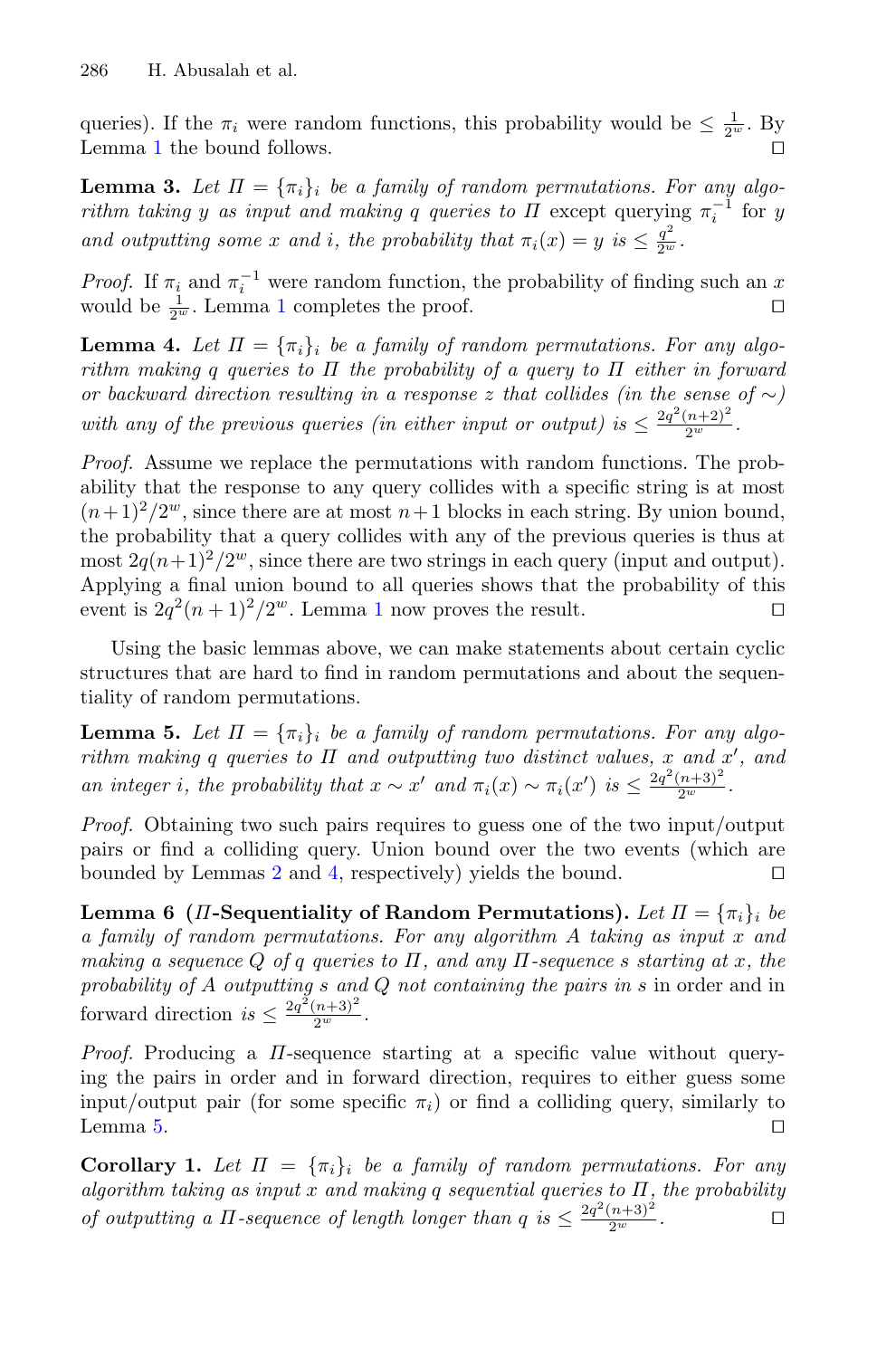<span id="page-10-1"></span>We use the above observations to show that nothing the prover does after sending its commitment  $\phi$  will help responding to challenges.

**Lemma 7.** Let  $(\mathcal{P}_1^{\Pi}, \mathcal{P}_2^{\Pi})$  be a pair of algorithms such that

 $- P_1$ *, on input x, makes*  $q_1$  *queries to*  $\Pi$ *, and outputs a state*  $s_1$  *and some* y

 $P_2$ *, on input*  $s_1, x, y$ *, makes*  $q_2$  *queries to*  $\Pi$  *and outputs a*  $\Pi$ *-sequence s.* 

Let  $Q$  be the set of queries (including responses) made by  $P_1$ , and let  $S$  be the *set of* Π*-Sequences between* x *and* y *computable*[4](#page-10-2) *from* Q *without any further queries to*  $\Pi$ *. Then*  $s \in S$  *except with probability*  $\leq \frac{2q^2(n+3)^2}{2^w}$ *, where*  $q = q_1 + q_2$ *.* 

*Proof.* Assume  $s \notin S$ . Let  $(x', y)$  be the last pair in s. First consider the case that the query  $(x', y) \in Q$ . Since s is a new sequence not computable from S it must contain a pair  $(x_i, y_i) \notin Q$ , so the queries in s were not made in order and thus by Lemma [6](#page-9-0) the probability of  $\mathcal{P}_2$  outputting s is  $\leq \frac{2q^2(n+3)^2}{2^w}$ .

Now consider the case  $(x', y) \notin Q$ . If  $\mathcal{P}_2$  did not query  $x'$  in forward direction, by Lemma [6](#page-9-0) the probability of  $\mathcal{P}_2$  outputting s is  $\leq \frac{2q^2(n+3)^2}{2^w}$ . Finally, if  $\mathcal{P}_2$ queried  $x'$  in forward direction, it did not submit an equivalent query in the reverse direction by assumption. (Recall that we consider only algorithms that do not make redundant queries.) It follow from Lemma [3](#page-9-3) that the probability of this event is  $\leq \frac{q^2}{2w}$ .  $\frac{q}{2^w}$ .

This completes the proof.

### <span id="page-10-0"></span>**4 Embedding Sloth**

As discussed in the introduction, we propose a reversible PoSW that is almost as efficient as the construction from [\[CP18\]](#page-13-1) but achieves a larger time gap between the computation of the proof and the verification of correctness. To this aim, we embed the sloth hash function from [\[LW17\]](#page-13-2) into construction [2.5.](#page-6-4)

The idea underlying sloth is to use the fact that the best known algorithms for computing modular square roots in a field  $\mathbb{F}p$  takes  $\approx \log(p)$  sequential squarings, whereas verification of the result only takes a single modular squaring. Thus, this gives a good candidate to build the *slo*w-*t*imed *h*ash function *sloth*.

Let  $p \equiv 3 \mod 4$  be a prime. We identify  $x \in \mathbb{F}p^{\times}$  with its canonical representant in [0, p – 1]. If  $x \in \mathbb{F}p^{\times}$  is a quadratic residue, then there are two square roots  $y, y' \in \mathbb{F}p^{\times}$ , where  $y' = p - y$ , one of them being even, the other one odd. Let  $\sqrt[x]{x}$ ,  $\sqrt[x]{x}$  denote the (unique) even and odd square root of x, respectively. If  $x \in \mathbb{F}p^{\times}$  is not a quadratic residue, then  $-x$  is a quadratic residue, so it makes sense to define a permutation  $\rho : \mathbb{F}p^{\times} \to \mathbb{F}p^{\times}$  as

> $\rho(x) = \begin{cases} \sqrt[4]{x}, & \text{if } x \text{ is a quadratic residue}, \\ 0, & \text{otherwise}. \end{cases}$  $\sqrt{-x}$ , otherwise.

<span id="page-10-2"></span> $4 By$  "computable" we mean here that there exists an algorithm for which the output is correct with non-negligible probability.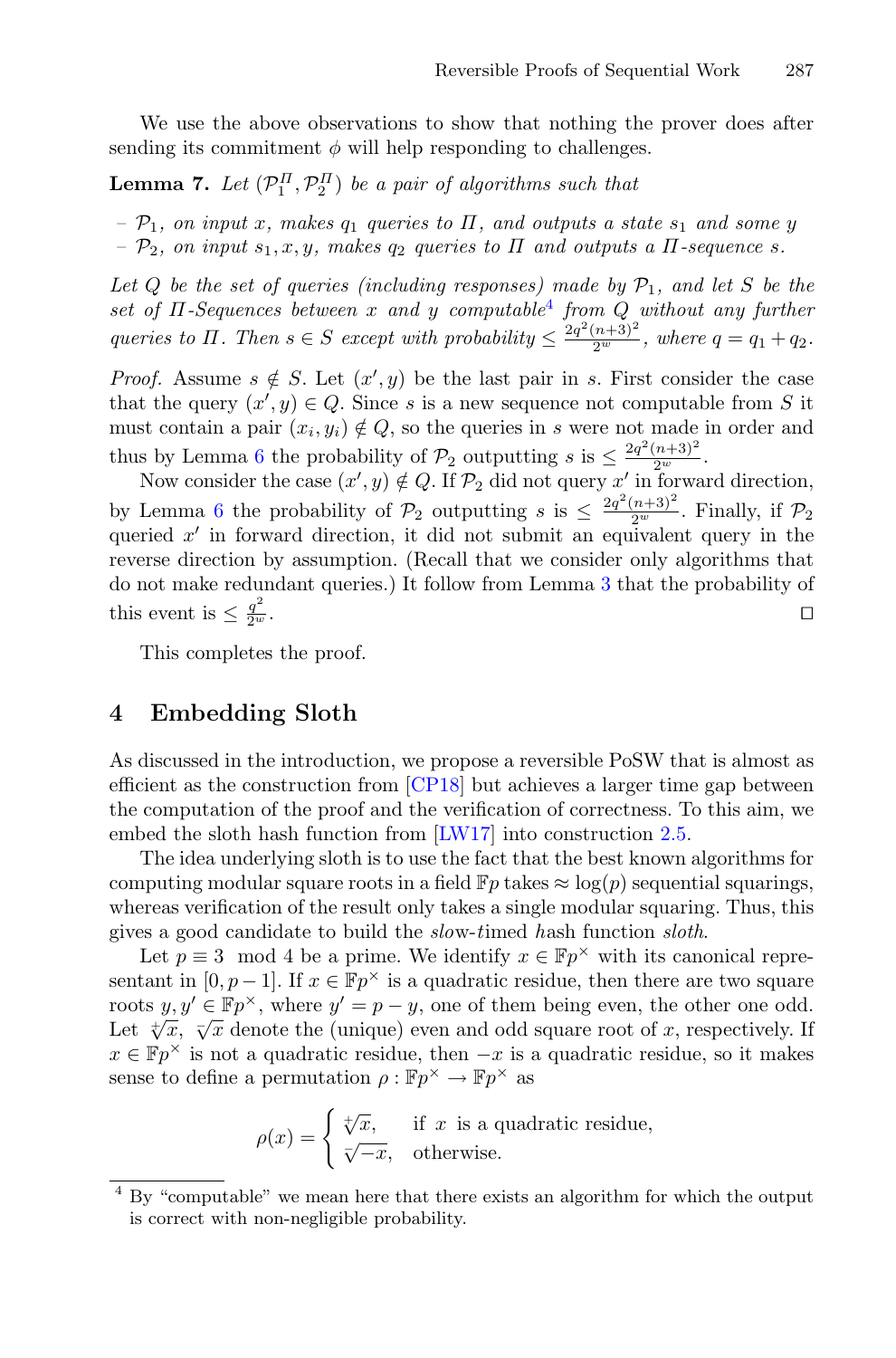Its inverse is defined by

$$
\rho^{-1}(x) = \begin{cases} x^2, & \text{if } x \text{ is even,} \\ -x^2, & \text{otherwise.} \end{cases}
$$

Unfortunately, one cannot directly build a hash chain by iterating  $\rho$  since reducing modulo  $p - 1$  in the exponent would yield a much faster computation than sequentially computing  $\rho$ . Lenstra and Wesolowski [\[LW17\]](#page-13-2) solve this problem by prepending an easily computable (in both directions) permutation  $\pi$  on  $\mathbb{F}p^{\times}$  to each iteration of the square rooting function  $\rho$ . Setting  $\tau = \rho \circ \pi$ , the sloth function is hence defined as  $\tau^N$  for some appropriate chain length N. Verification can be done backwards by the computation  $({\tau}^N)^{-1} = ({\sigma}^{-1} \circ {\rho}^{-1})^N$ , which is by a factor  $\log p$  faster.

We now combine the ideas from [\[LW17\]](#page-13-2) with our construction to achieve an efficient PoSW while preserving the fast verification of correctness obtained by the sloth construction. Let  $\Pi = {\pi_i}_{i \in [N]_0}$  be a set of permutations where, for each  $i \in [N]_0, \pi_i : \mathbb{F}p^{\times} \times \{0,1\}^{w \cdot (\tilde{i}-1)}$ . We define the sequence  $\bar{\sigma}_{\Pi} = \bar{\sigma}_0, \ldots, \bar{\sigma}_N$ with  $\bar{\sigma}_i \in \mathbb{F} p^{\times} \times \{0, 1\}^{n \cdot w}$  recursively as

$$
\bar{\sigma}_0 = \dot{\rho} \circ \pi_0((0, 0^{w \cdot n})) \quad \left(= \rho \big(\pi_0((0, 0^{w \cdot n}))^{(1)}\big) \|\pi_0((0, 0^{w \cdot n}))^{(2...n+1)}\right) \text{ and}
$$
\n
$$
\bar{i} > 0 \; : \; \bar{\sigma}_i = \dot{\rho} \circ \dot{\pi}_i(\bar{\sigma}_{i-1}) \left(= \rho \big(\pi_i(\bar{\sigma}_{i-1}^{(1...i)})^{(1)}\big) \|\pi_i(\bar{\sigma}_{i-1}^{(1...i)})^{(2...i)}\|\bar{\sigma}_{i-1}^{(i+1...n+1)}\right).
$$

for  $i > 0$ :  $\bar{\sigma}_i = \dot{\rho} \circ \dot{\pi}_i(\bar{\sigma}_{i-1}) \left( = \rho \left( \pi_i(\bar{\sigma}_{i-1}^{(1...i)})^{(1)} \right) || \pi_i(\bar{\sigma}_{i-1}^{(1...i)})^{(2...i)} \right)$  $\|\bar{\sigma}_{i-1}^{(\tilde{i}+1...n+1)}$ See Fig. [3](#page-11-0) for an illustration of the computation of  $\bar{\sigma}_{\Pi}$ . Defining  $\Pi' =$  $\{\pi'_i\}_{i\in[N]_0}$  by  $\pi'_i = \rho \circ \pi_i$ , it holds  $\bar{\sigma}_{\Pi} = \sigma_{\Pi'}$ . Thus, using  $\bar{\sigma}_{\Pi}$  in our proto-

col results in a PoSW that is secure in the random permutation model, almost as efficient as the construction from [\[CP18\]](#page-13-1), and at the same time achieves verification of correctness as efficient as in sloth. More formally, the efficiency of the combined scheme can be analysed as follows: First, consider the proof size:



<span id="page-11-0"></span>**Fig. 3.** Illustration of the computation of  $\bar{\sigma}_{II} = (\bar{\sigma}_0, \ldots, \bar{\sigma}_N)$  with  $n = 3, N = 2^n = 8$ .

$$
|\chi| = w \cdot n, \quad |\phi| = \log(p) + w \cdot n, \quad |\gamma| = t \cdot n, \quad |\{\sigma_i\}_{i,j}| \le t \cdot n(\log(p) + w \cdot n).
$$

Hence, compared to  $|CP18|$ , the proofs are by a factor  $n = \log(N) = \log(T)$ larger. Next, consider the prover efficiency. To compute  $\phi$ , the prover needs to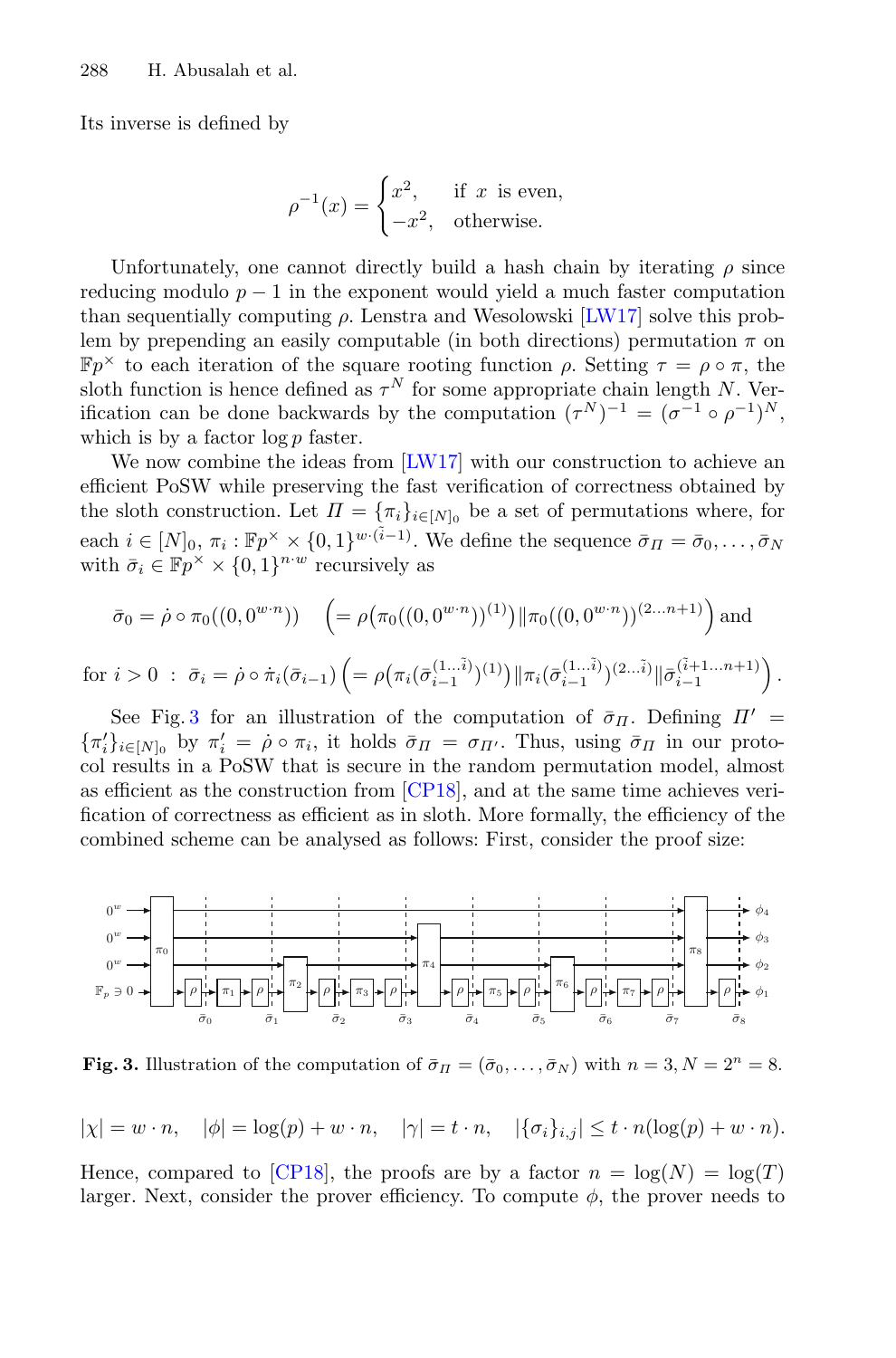sequentially evaluate  $N+1$  permutations  $\pi'_i = \dot{\rho} \circ \pi_i$ ,  $i = 0, \ldots, N$ . Storing only the  $N/K$  states  $\sigma_i$  with  $K|i$  for some  $K = 2^k$ , the prover can answer the challenge  $\gamma$  after K parallel invocations to permutations  $(\pi_i')^{-1}$ . Note, by construction computing  $(\pi_i')^{-1}$  is assumed to be by a factor  $\log(p)$  faster than computing  $\pi_i'$ . The verifier, on the other hand, only needs  $t \cdot n$  evaluations of  $(\pi_i')^{-1}$  to verify the PoSW. Also verification of correctness can be done in backwards direction by sequentially invocating  $(\pi_i')^{-1}$  for  $i = N, \ldots, 0$ , which is assumed to be by a factor  $log(p)$  faster than the computation of the prover.

When applied to a blockchain, our new PoSW allows extremely efficient rejection of wrong proofs while additionally providing sloth-like verification of correctness, which can be used whenever two or more distinct proofs pass the verification.

## **A Proof of Lemma [1](#page-8-0)**

*Proof (of Lemma [1](#page-8-0)).* Let  $X = (X_1, \ldots, X_q)$  be the random variable corresponding to the responses to the queries of  $A^{\pi,\pi^{-1}}$  and  $Y = (Y_1,\ldots,Y_q)$  the one corresponding to the responses to the queries of  $A^{F_1,F_2}$ . We will show that  $\Delta_{SD}(X, Y) \leq \frac{q(q-1)}{2^w}$ . The lemma then follows from standard properties of  $\Delta_{SD}$ .

In the following, we will abbreviate the conditional distributions  $(X_i|X_1 =$  $x_1,\ldots,X_{i-1} = x_{i-1}$  as  $(X_i|(x_1,\ldots,x_{i-1}))$  and similarly for Y. From subadditivity for joint distributions (a property of  $\Delta_{SD}$ ), we have

$$
\Delta_{SD}(X, Y) \le \sum_{i=1}^{q} \max_{x=(x_1,...,x_{i-1})} \Delta_{SD}(X_i | x, Y_i | x).
$$

For each particular  $i$  we have

$$
\Delta_{SD}(X_i|x, Y_i|x) = \frac{1}{2} \sum_{y \in \{0,1\}^w} |\Pr(X_i = y|x) - \Pr(Y_i = y|x)|.
$$

From the definition of  $F_1, F_2$ , it is clear that  $Pr(Y_i = y|x) = 2^{-w}$  for all  $y \in \{0,1\}^w$  and  $x \in (\{0,1\}^w)^{i-1}$ . For the other case, notice that any query to  $\pi$ or  $\pi^{-1}$  fixes a particular input/output pair. Accordingly,  $X_i$  is uniform among the remaining  $2^w - (i - 1)$ , no matter if  $\pi$  or  $\pi^{-1}$  was queried (recall that no input/output pair is repeated). It follows that

$$
\Delta_{SD}(X_i|x, Y_i|x) = \frac{1}{2} \left[ \frac{i-1}{2^w} + (2^w - (i-1)) \left( \frac{1}{2^w - (i-1)} - \frac{1}{2^w} \right) \right]
$$

$$
= \frac{i-1}{2^w}
$$

for any  $x$  (in particular, the maximum). Summing over all  $i$  yields the final bound.  $\square$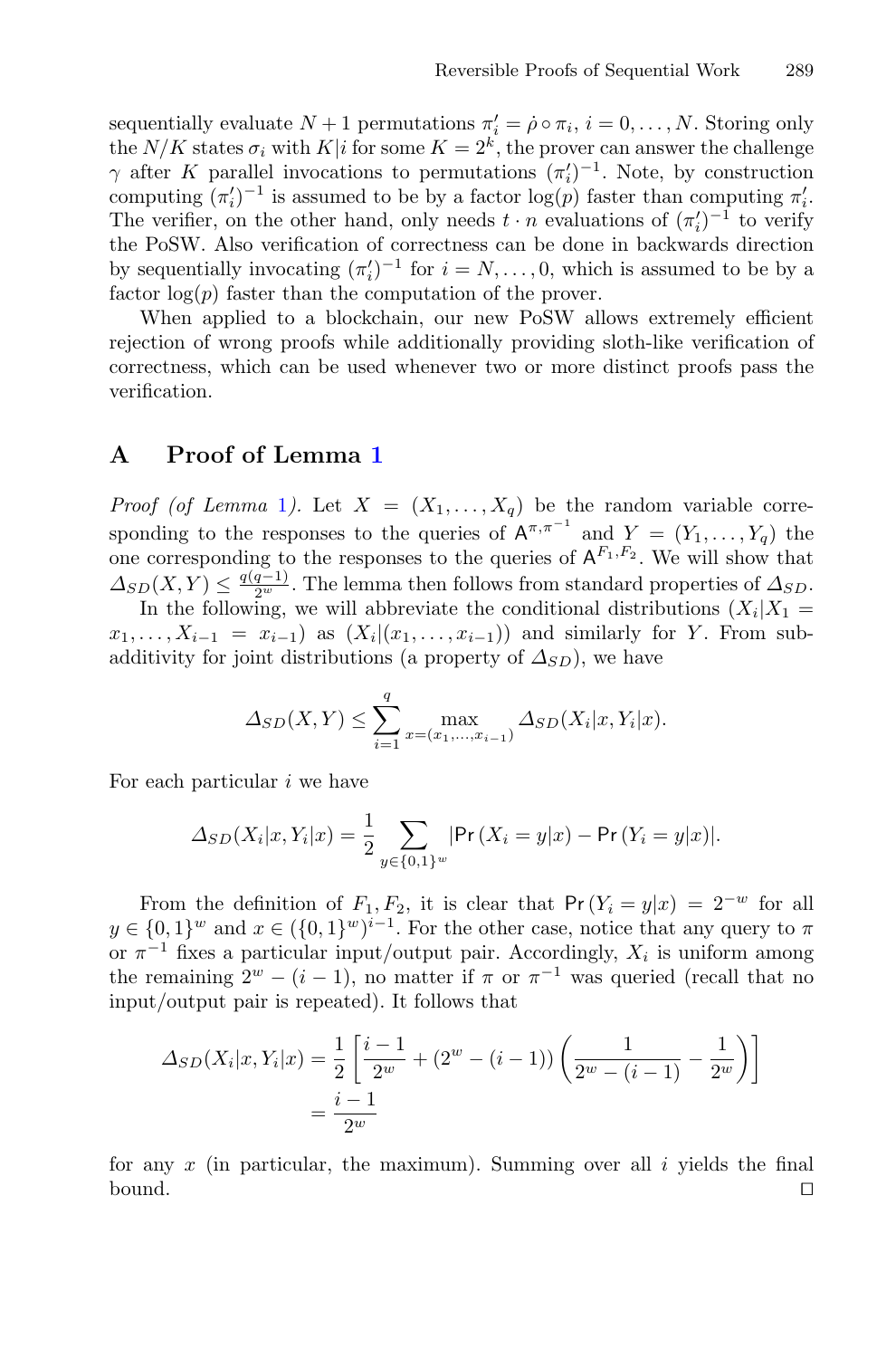# **References**

- <span id="page-13-10"></span><span id="page-13-5"></span><span id="page-13-1"></span>[BBBF18] Boneh, D., Bonneau, J., Bünz, B., Fisch, B.: Verifiable delay functions. In: Shacham, H., Boldyreva, A. (eds.) CRYPTO 2018, Part I. LNCS, vol. 10991, pp. 757–788. Springer, Cham (2018). [https://doi.org/10.1007/978-](https://doi.org/10.1007/978-3-319-96884-1_25) [3-319-96884-1](https://doi.org/10.1007/978-3-319-96884-1_25) 25
	- [CP18] Cohen, B., Pietrzak, K.: Simple proofs of sequential work. In: Nielsen, J.B., Rijmen, V. (eds.) EUROCRYPT 2018, Part II. LNCS, vol. 10821, pp. 451– 467. Springer, Cham (2018). [https://doi.org/10.1007/978-3-319-78375-8](https://doi.org/10.1007/978-3-319-78375-8_15) 15
	- [CPS08] Coron, J.-S., Patarin, J., Seurin, Y.: The random oracle model and the ideal cipher model are equivalent. In: Wagner, D. (ed.) CRYPTO 2008. LNCS, vol. 5157, pp. 1–20. Springer, Heidelberg (2008). [https://doi.org/10.1007/](https://doi.org/10.1007/978-3-540-85174-5_1) [978-3-540-85174-5](https://doi.org/10.1007/978-3-540-85174-5_1) 1
	- [DGK17] Dodis, Y., Guo, S., Katz, J.: Fixing cracks in the concrete: random oracles with auxiliary input, revisited. In: Coron, J.-S., Nielsen, J.B. (eds.) EURO-CRYPT 2017. LNCS, vol. 10211, pp. 473–495. Springer, Cham (2017). [https://doi.org/10.1007/978-3-319-56614-6](https://doi.org/10.1007/978-3-319-56614-6_16) 16
- <span id="page-13-13"></span><span id="page-13-12"></span><span id="page-13-8"></span>[DSKT16] Dachman-Soled, D., Katz, J., Thiruvengadam, A.: 10-round Feistel is indifferentiable from an ideal cipher. In: Fischlin, M., Coron, J.-S. (eds.) EURO-CRYPT 2016. LNCS, vol. 9666, pp. 649–678. Springer, Heidelberg (2016). [https://doi.org/10.1007/978-3-662-49896-5](https://doi.org/10.1007/978-3-662-49896-5_23)<sub>-</sub>23
	- [Fis18] Fisch, B.: PoReps: proofs of space on useful data. IACR Cryptology ePrint Archive 2018/678 (2018)
	- [Fis19] Fisch, B.: Tight proofs of space and replication. In: Advances in Cryptology - EUROCRYPT 2019 (2019)
- <span id="page-13-11"></span><span id="page-13-7"></span><span id="page-13-6"></span>[FMPS19] De Feo, L., Masson, S., Petit, C., Sanso, A.: Verifiable delay functions from supersingular isogenies and pairings. Cryptology ePrint Archive, Report 2019/166, 2019. <https://eprint.iacr.org/2019/166>
	- [HKT11] Holenstein, T., Künzler, R., Tessaro, S.: The equivalence of the random oracle model and the ideal cipher model, revisited. In: Proceedings of the Fortythird Annual ACM Symposium on Theory of Computing, STOC 2011, pp. 89–98, ACM, New York (2011)
		- [LW17] Lenstra, A.K., Wesolowski, B.: Trustworthy public randomness with sloth, unicorn, and trx. IJACT **3**(4), 330–343 (2017)
	- [May93] May, T.C.: Timed-release crypto (1993). [http://www.hks.net/cpunks/](http://www.hks.net/cpunks/ cpunks-0/1460.html) [cpunks-0/1460.html](http://www.hks.net/cpunks/ cpunks-0/1460.html)
- <span id="page-13-3"></span><span id="page-13-2"></span><span id="page-13-0"></span>[MMV11] Mahmoody, M., Moran, T., Vadhan, S.: Time-lock puzzles in the random oracle model. In: Rogaway, P. (ed.) CRYPTO 2011. LNCS, vol. 6841, pp. 39– 50. Springer, Heidelberg (2011). [https://doi.org/10.1007/978-3-642-22792-](https://doi.org/10.1007/978-3-642-22792-9_3) [9](https://doi.org/10.1007/978-3-642-22792-9_3) 3
- <span id="page-13-9"></span><span id="page-13-4"></span>[MMV13] Mahmoody, M., Moran, T., Vadhan, S.: Publicly verifiable proofs of sequential work. In: Proceedings of the 4th Conference on Innovations in Theoretical Computer Science, ITCS 2013, pp. 373–388, ACM, New York (2013)
	- [Pie19a] Pietrzak, K.: Proofs of catalytic space. In: 10th Innovations in Theoretical Computer Science Conference, ITCS 2019, 10–12 January 2019, San Diego, California, USA, pp. 59:1–59:25 (2019)